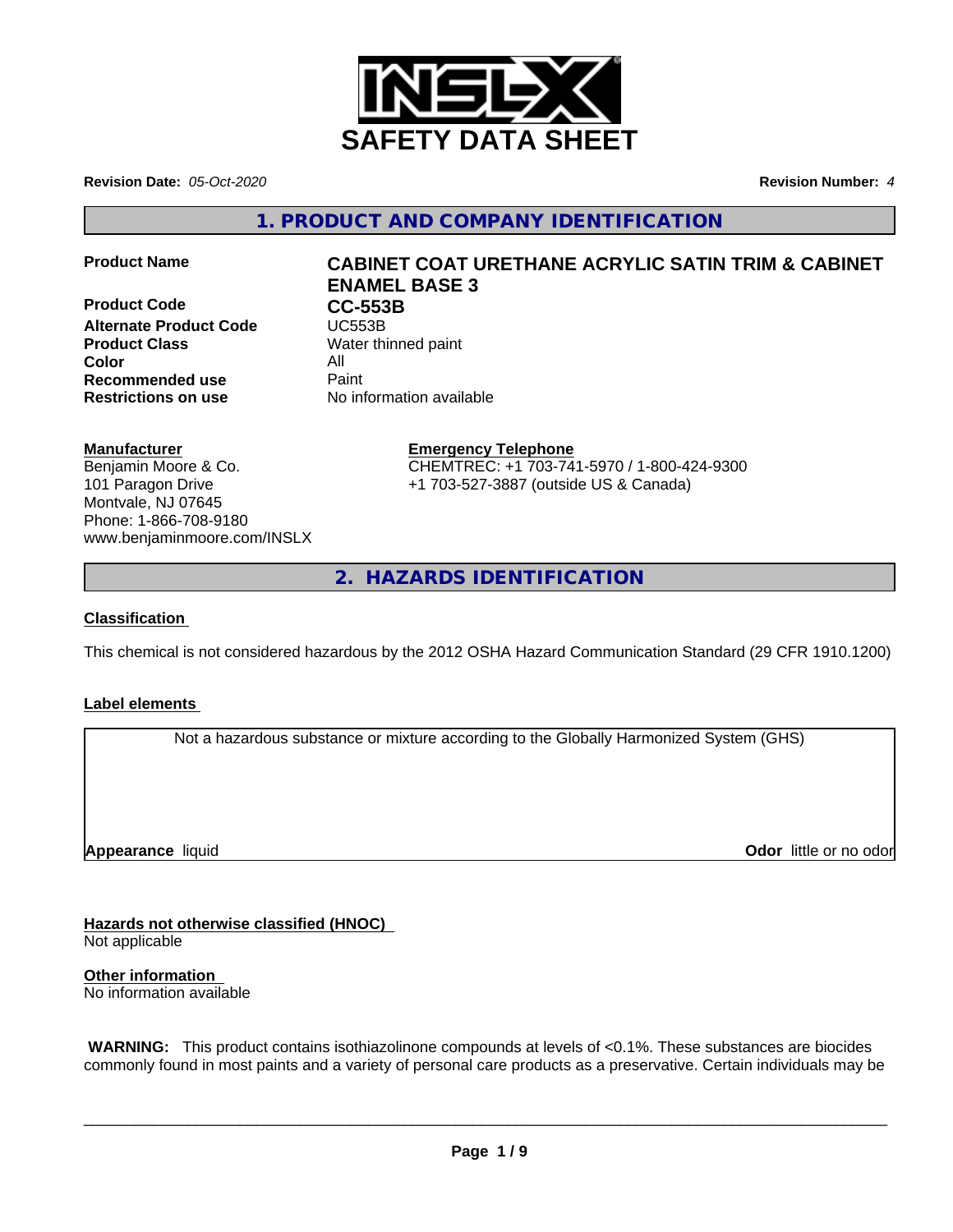sensitive or allergic to these substances, even at low levels.

# **3. COMPOSITION INFORMATION ON COMPONENTS**

| <b>Chemical name</b> | <b>CAS No.</b> | Weight-%     |
|----------------------|----------------|--------------|
| <br>Kaolin           | 1332-58-7      | 10           |
| Titanium dioxide     | 13463-67-7     |              |
| Ammonia              | $7664 - 41 -$  | - U.S<br>υ.ι |

|                                                  | 4. FIRST AID MEASURES                                                                                    |
|--------------------------------------------------|----------------------------------------------------------------------------------------------------------|
| <b>General Advice</b>                            | No hazards which require special first aid measures.                                                     |
| <b>Eye Contact</b>                               | Rinse thoroughly with plenty of water for at least 15 minutes and consult a<br>physician.                |
| <b>Skin Contact</b>                              | Wash off immediately with soap and plenty of water while removing all<br>contaminated clothes and shoes. |
| <b>Inhalation</b>                                | Move to fresh air. If symptoms persist, call a physician.                                                |
| Ingestion                                        | Clean mouth with water and afterwards drink plenty of water. Consult a physician<br>if necessary.        |
| <b>Most Important</b><br><b>Symptoms/Effects</b> | None known.                                                                                              |
| <b>Notes To Physician</b>                        | Treat symptomatically.                                                                                   |
|                                                  |                                                                                                          |

**5. FIRE-FIGHTING MEASURES**

| <b>Suitable Extinguishing Media</b>                                              | Use extinguishing measures that are appropriate to local<br>circumstances and the surrounding environment.                                   |
|----------------------------------------------------------------------------------|----------------------------------------------------------------------------------------------------------------------------------------------|
| Protective equipment and precautions for firefighters                            | As in any fire, wear self-contained breathing apparatus<br>pressure-demand, MSHA/NIOSH (approved or equivalent)<br>and full protective gear. |
| <b>Specific Hazards Arising From The Chemical</b>                                | Closed containers may rupture if exposed to fire or<br>extreme heat.                                                                         |
| Sensitivity to mechanical impact                                                 | No.                                                                                                                                          |
| Sensitivity to static discharge                                                  | No.                                                                                                                                          |
| <b>Flash Point Data</b><br>Flash point (°F)<br>Flash Point (°C)<br><b>Method</b> | Not applicable<br>Not applicable<br>Not applicable                                                                                           |
| <b>Flammability Limits In Air</b>                                                |                                                                                                                                              |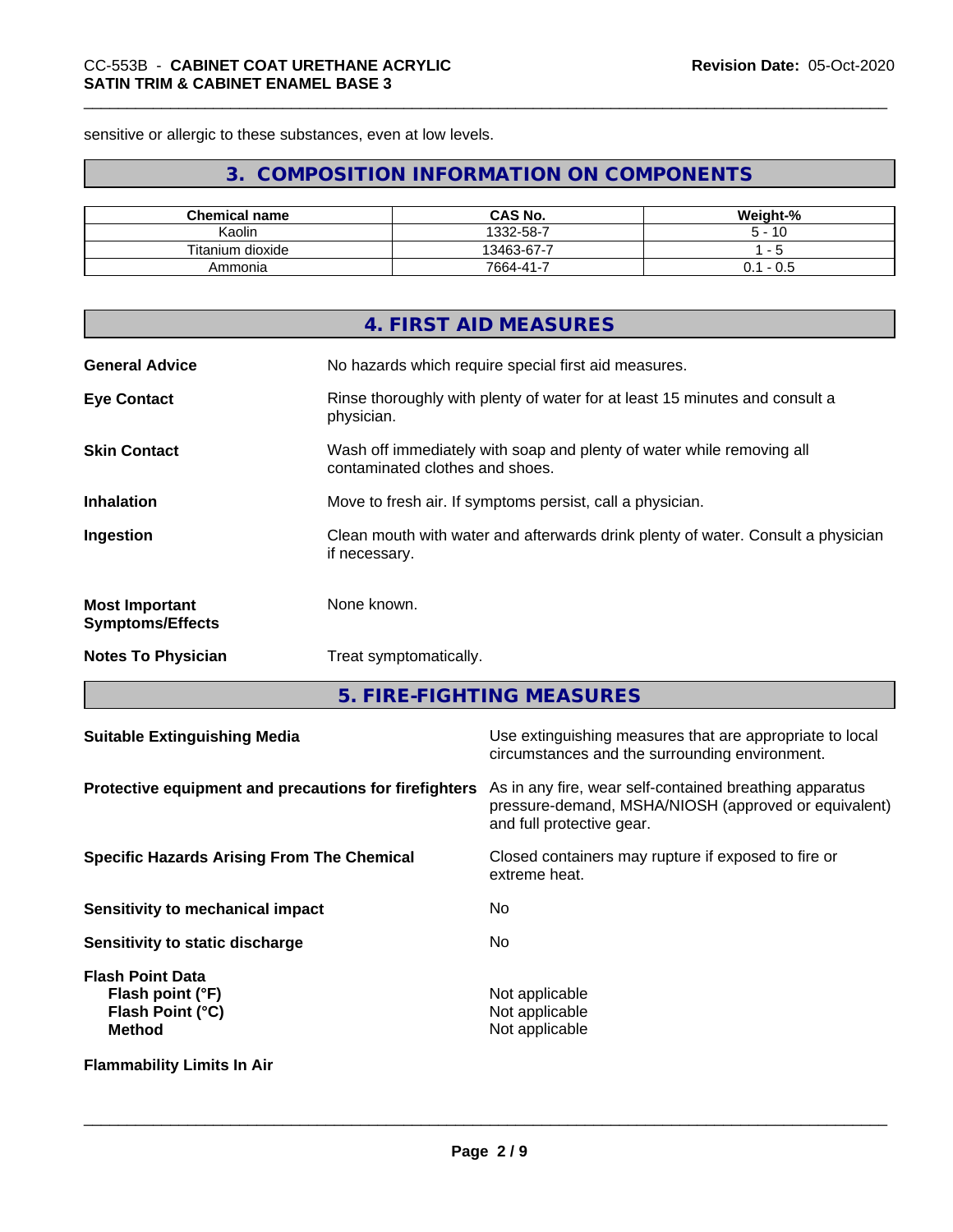#### **Lower flammability limit:**<br> **Upper flammability limit:**<br>
Upper flammability limit:<br>
Not applicable **Upper flammability limit:**

## **NFPA Legend**

- 0 Not Hazardous
- 1 Slightly
- 2 Moderate
- 3 High
- 4 Severe

*The ratings assigned are only suggested ratings, the contractor/employer has ultimate responsibilities for NFPA ratings where this system is used.*

*Additional information regarding the NFPA rating system is available from the National Fire Protection Agency (NFPA) at www.nfpa.org.*

## **6. ACCIDENTAL RELEASE MEASURES**

| <b>Personal Precautions</b>      | Avoid contact with skin, eyes and clothing. Ensure adequate ventilation.                                                                                                         |
|----------------------------------|----------------------------------------------------------------------------------------------------------------------------------------------------------------------------------|
| <b>Other Information</b>         | Prevent further leakage or spillage if safe to do so.                                                                                                                            |
| <b>Environmental precautions</b> | See Section 12 for additional Ecological Information.                                                                                                                            |
| <b>Methods for Cleaning Up</b>   | Soak up with inert absorbent material. Sweep up and shovel into suitable<br>containers for disposal.                                                                             |
|                                  | 7. HANDLING AND STORAGE                                                                                                                                                          |
| <b>Handling</b>                  | Avoid contact with skin, eyes and clothing. Avoid breathing vapors, spray mists or<br>sanding dust. In case of insufficient ventilation, wear suitable respiratory<br>equipment. |
| <b>Storage</b>                   | Keep container tightly closed. Keep out of the reach of children.                                                                                                                |
| <b>Incompatible Materials</b>    | No information available                                                                                                                                                         |

# **8. EXPOSURE CONTROLS/PERSONAL PROTECTION**

#### **Exposure Limits**

| <b>Chemical name</b> | <b>ACGIH TLV</b>                                                                                                            | <b>OSHA PEL</b>                                        |  |
|----------------------|-----------------------------------------------------------------------------------------------------------------------------|--------------------------------------------------------|--|
| Kaolin               | TWA: 2 mg/m <sup>3</sup> particulate matter<br>containing no asbestos and <1%<br>crystalline silica, respirable particulate | 15 mg/m <sup>3</sup> - TWA<br>$5 \text{ mg/m}^3$ - TWA |  |
|                      | matter                                                                                                                      |                                                        |  |
| Titanium dioxide     | TWA: $10 \text{ mg/m}^3$                                                                                                    | 15 mg/m $3$ - TWA                                      |  |
| Ammonia              | STEL: 35 ppm                                                                                                                | 50 ppm - TWA                                           |  |
|                      | TWA: 25 ppm                                                                                                                 | $35 \text{ mg/m}^3$ - TWA                              |  |

#### **Legend**

ACGIH - American Conference of Governmental Industrial Hygienists Exposure Limits OSHA - Occupational Safety & Health Administration Exposure Limits N/E - Not Established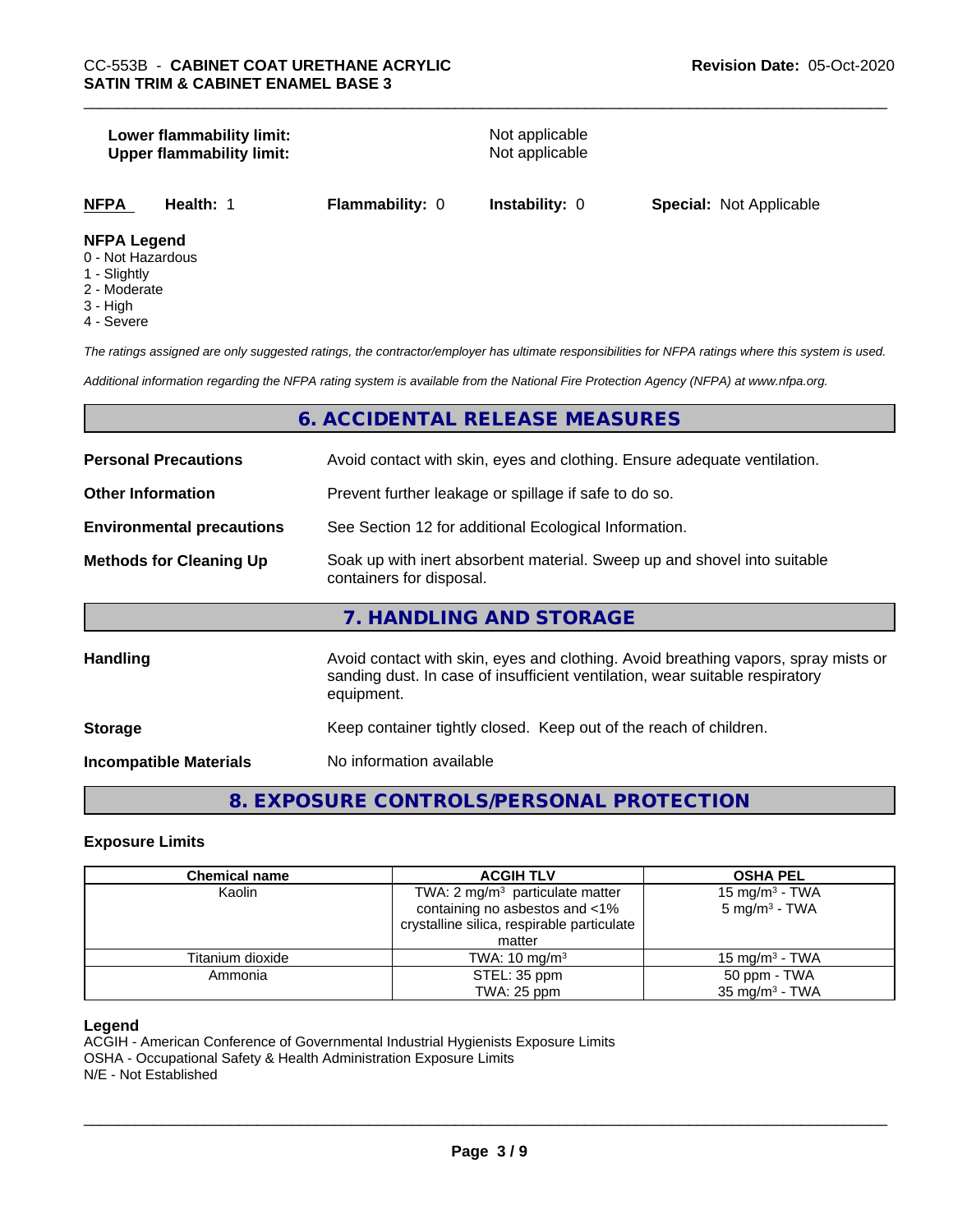| <b>Engineering Measures</b>          | Ensure adequate ventilation, especially in confined areas.               |
|--------------------------------------|--------------------------------------------------------------------------|
| <b>Personal Protective Equipment</b> |                                                                          |
| <b>Eye/Face Protection</b>           | Safety glasses with side-shields.                                        |
| <b>Skin Protection</b>               | Protective gloves and impervious clothing.                               |
| <b>Respiratory Protection</b>        | In case of insufficient ventilation wear suitable respiratory equipment. |
| <b>Hygiene Measures</b>              | Avoid contact with skin, eyes and clothing. Remove and wash contaminated |

clothing before re-use. Wash thoroughly after handling.

# **9. PHYSICAL AND CHEMICAL PROPERTIES**

| Appearance                           | liquid                   |
|--------------------------------------|--------------------------|
| Odor                                 | little or no odor        |
| <b>Odor Threshold</b>                | No information available |
| Density (Ibs/gal)                    | $9.0 - 9.4$              |
| <b>Specific Gravity</b>              | $1.08 - 1.12$            |
| рH                                   | No information available |
| <b>Viscosity (cps)</b>               | No information available |
| Solubility(ies)                      | No information available |
| <b>Water solubility</b>              | No information available |
| <b>Evaporation Rate</b>              | No information available |
| Vapor pressure                       | No information available |
| <b>Vapor density</b>                 | No information available |
| Wt. % Solids                         | $35 - 45$                |
| Vol. % Solids                        | $25 - 35$                |
| Wt. % Volatiles                      | $55 - 65$                |
| <b>Vol. % Volatiles</b>              | $65 - 75$                |
| <b>VOC Regulatory Limit (g/L)</b>    | < 50                     |
| <b>Boiling Point (°F)</b>            | 212                      |
| <b>Boiling Point (°C)</b>            | 100                      |
| Freezing point (°F)                  | 32                       |
| <b>Freezing Point (°C)</b>           | 0                        |
| Flash point (°F)                     | Not applicable           |
| Flash Point (°C)                     | Not applicable           |
| <b>Method</b>                        | Not applicable           |
| <b>Flammability (solid, gas)</b>     | Not applicable           |
| <b>Upper flammability limit:</b>     | Not applicable           |
| Lower flammability limit:            | Not applicable           |
| <b>Autoignition Temperature (°F)</b> | No information available |
| <b>Autoignition Temperature (°C)</b> | No information available |
| Decomposition Temperature (°F)       | No information available |
| Decomposition Temperature (°C)       | No information available |
| <b>Partition coefficient</b>         | No information available |

# **10. STABILITY AND REACTIVITY**

**Reactivity Not Applicable** Not Applicable

**Chemical Stability Chemical Stability** Stable under normal conditions.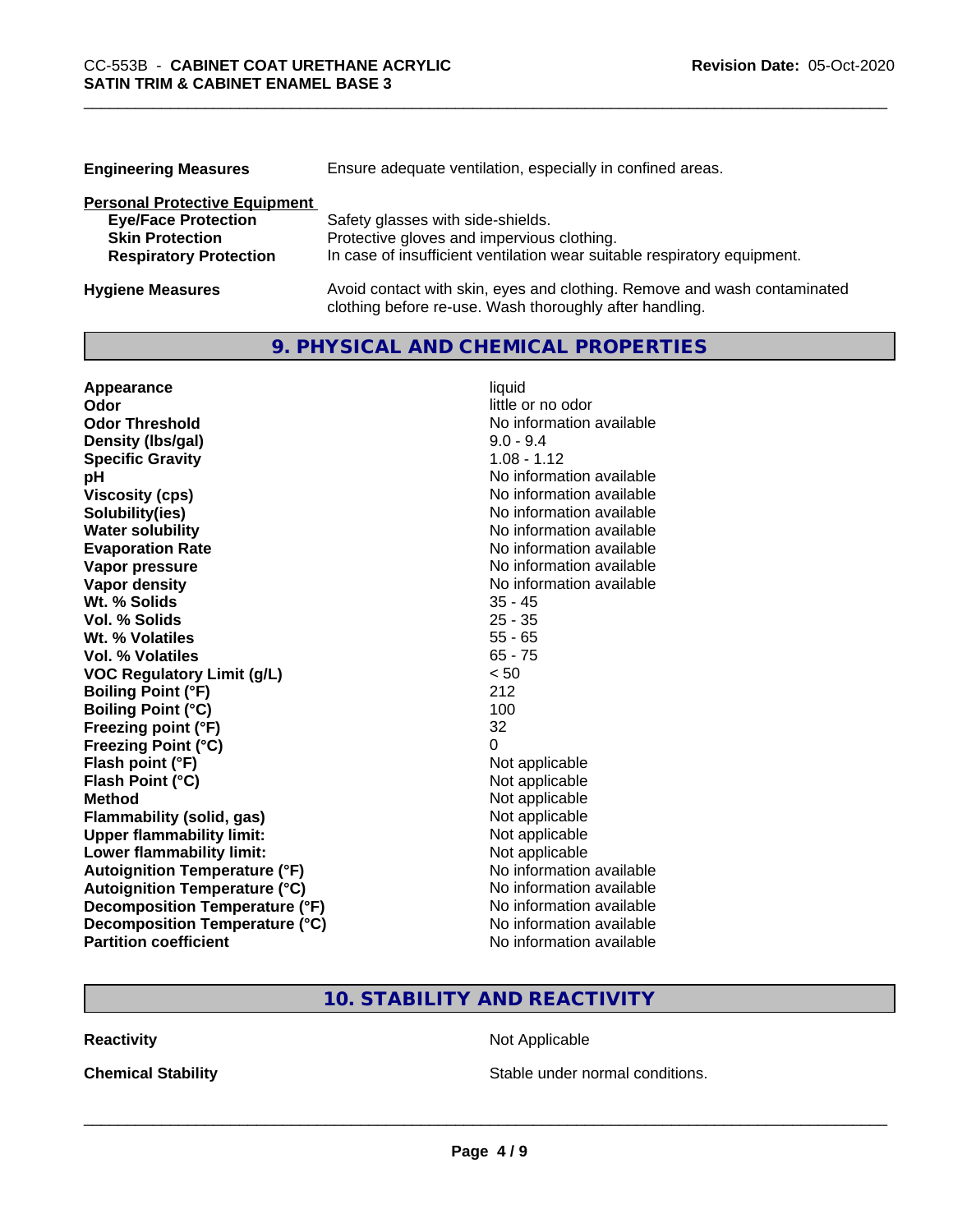| <b>Conditions to avoid</b>                                                                                                                                                                                                                                                                                                                                                     |                                                                                                                                                                                                                                                                                                                                                                                                          | Prevent from freezing.                                                                                                                                               |                 |  |
|--------------------------------------------------------------------------------------------------------------------------------------------------------------------------------------------------------------------------------------------------------------------------------------------------------------------------------------------------------------------------------|----------------------------------------------------------------------------------------------------------------------------------------------------------------------------------------------------------------------------------------------------------------------------------------------------------------------------------------------------------------------------------------------------------|----------------------------------------------------------------------------------------------------------------------------------------------------------------------|-----------------|--|
| <b>Incompatible Materials</b>                                                                                                                                                                                                                                                                                                                                                  |                                                                                                                                                                                                                                                                                                                                                                                                          | No materials to be especially mentioned.                                                                                                                             |                 |  |
| <b>Hazardous Decomposition Products</b><br>Possibility of hazardous reactions                                                                                                                                                                                                                                                                                                  |                                                                                                                                                                                                                                                                                                                                                                                                          | None under normal use.                                                                                                                                               |                 |  |
|                                                                                                                                                                                                                                                                                                                                                                                |                                                                                                                                                                                                                                                                                                                                                                                                          | None under normal conditions of use.                                                                                                                                 |                 |  |
|                                                                                                                                                                                                                                                                                                                                                                                |                                                                                                                                                                                                                                                                                                                                                                                                          | 11. TOXICOLOGICAL INFORMATION                                                                                                                                        |                 |  |
| <b>Product Information</b>                                                                                                                                                                                                                                                                                                                                                     |                                                                                                                                                                                                                                                                                                                                                                                                          |                                                                                                                                                                      |                 |  |
| Information on likely routes of exposure                                                                                                                                                                                                                                                                                                                                       |                                                                                                                                                                                                                                                                                                                                                                                                          |                                                                                                                                                                      |                 |  |
| <b>Principal Routes of Exposure</b>                                                                                                                                                                                                                                                                                                                                            | Eye contact, skin contact and inhalation.                                                                                                                                                                                                                                                                                                                                                                |                                                                                                                                                                      |                 |  |
| <b>Acute Toxicity</b>                                                                                                                                                                                                                                                                                                                                                          |                                                                                                                                                                                                                                                                                                                                                                                                          |                                                                                                                                                                      |                 |  |
| <b>Product Information</b>                                                                                                                                                                                                                                                                                                                                                     | No information available                                                                                                                                                                                                                                                                                                                                                                                 |                                                                                                                                                                      |                 |  |
| Symptoms related to the physical, chemical and toxicological characteristics                                                                                                                                                                                                                                                                                                   |                                                                                                                                                                                                                                                                                                                                                                                                          |                                                                                                                                                                      |                 |  |
| <b>Symptoms</b>                                                                                                                                                                                                                                                                                                                                                                | No information available                                                                                                                                                                                                                                                                                                                                                                                 |                                                                                                                                                                      |                 |  |
| Delayed and immediate effects as well as chronic effects from short and long-term exposure                                                                                                                                                                                                                                                                                     |                                                                                                                                                                                                                                                                                                                                                                                                          |                                                                                                                                                                      |                 |  |
| Eye contact<br><b>Skin contact</b><br><b>Inhalation</b><br>Ingestion<br><b>Sensitization</b><br><b>Neurological Effects</b><br><b>Mutagenic Effects</b><br><b>Reproductive Effects</b><br><b>Developmental Effects</b><br><b>Target organ effects</b><br><b>STOT - single exposure</b><br><b>STOT - repeated exposure</b><br>Other adverse effects<br><b>Aspiration Hazard</b> | May cause slight irritation.<br>skin and cause irritation.<br>May cause irritation of respiratory tract.<br>No information available<br>No information available.<br>No information available.<br>No information available.<br>No information available.<br>No information available.<br>No information available.<br>No information available.<br>No information available.<br>No information available | Substance may cause slight skin irritation. Prolonged or repeated contact may dry<br>Ingestion may cause gastrointestinal irritation, nausea, vomiting and diarrhea. |                 |  |
| <b>Numerical measures of toxicity</b>                                                                                                                                                                                                                                                                                                                                          |                                                                                                                                                                                                                                                                                                                                                                                                          |                                                                                                                                                                      |                 |  |
| The following values are calculated based on chapter 3.1 of the GHS document                                                                                                                                                                                                                                                                                                   |                                                                                                                                                                                                                                                                                                                                                                                                          |                                                                                                                                                                      |                 |  |
| <b>ATEmix (oral)</b><br><b>ATEmix (inhalation-dust/mist)</b>                                                                                                                                                                                                                                                                                                                   | 233454 mg/kg<br>233.4 mg/L                                                                                                                                                                                                                                                                                                                                                                               |                                                                                                                                                                      |                 |  |
| <b>Component Information</b>                                                                                                                                                                                                                                                                                                                                                   |                                                                                                                                                                                                                                                                                                                                                                                                          |                                                                                                                                                                      |                 |  |
| Chemical name                                                                                                                                                                                                                                                                                                                                                                  | Oral LD50                                                                                                                                                                                                                                                                                                                                                                                                | Dermal LD50                                                                                                                                                          | Inhalation LC50 |  |
| Kaolin<br>1332-58-7                                                                                                                                                                                                                                                                                                                                                            | > 5000 mg/kg (Rat)                                                                                                                                                                                                                                                                                                                                                                                       | > 5000 mg/kg (Rat)                                                                                                                                                   |                 |  |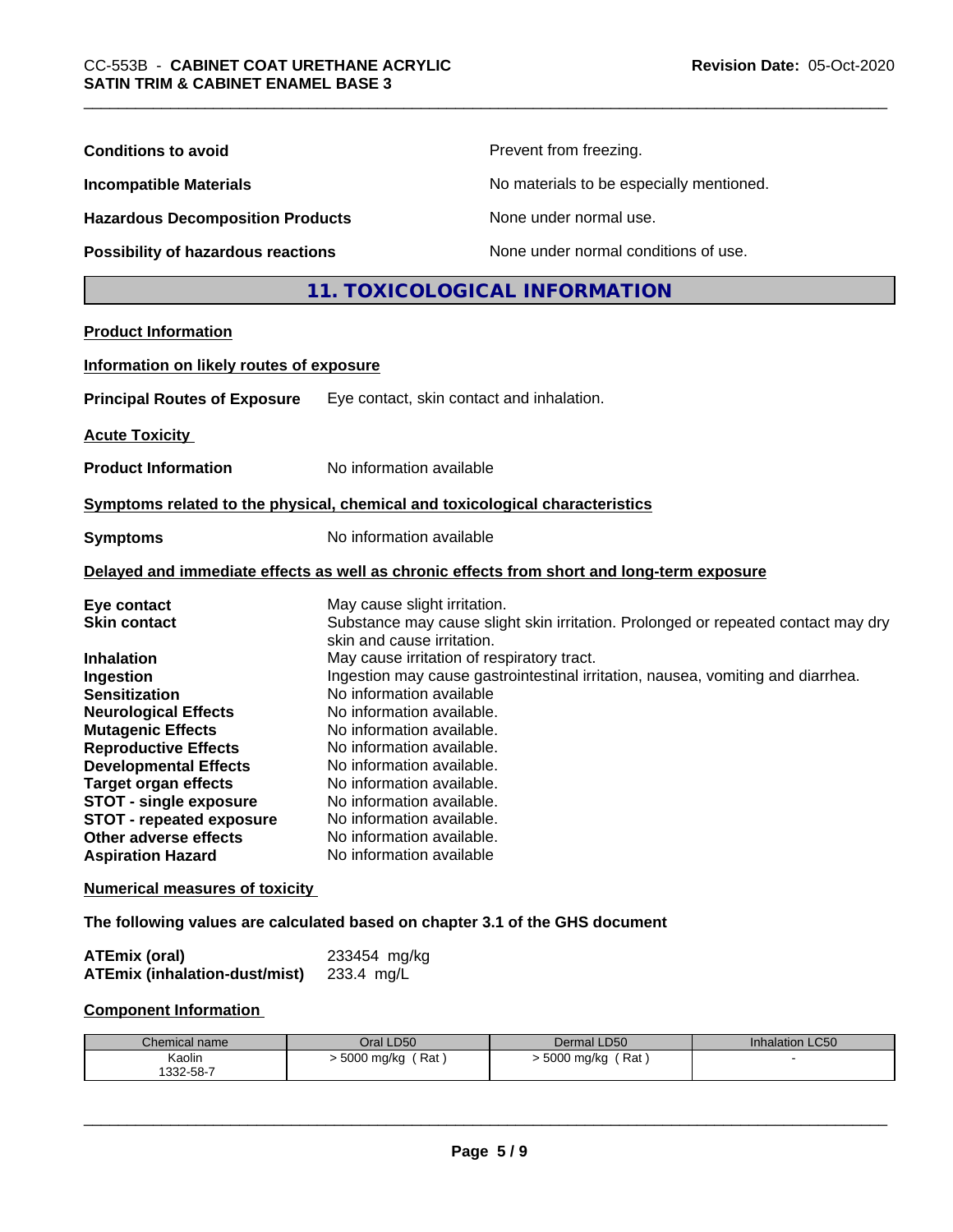| Titanium dioxide<br>13463-67-7 | (Rat<br>10000 mg/kg |              |
|--------------------------------|---------------------|--------------|
| Ammonia                        | ، Rat '             | (Rat)4 h     |
| 7664-41-7                      | = 350 mg/kg         | $= 2000$ ppm |

## **Chronic Toxicity**

#### **Carcinogenicity**

*The information below indicateswhether each agency has listed any ingredient as a carcinogen:.*

| <b>Chemical name</b>             | <b>IARC</b>          | <b>NTP</b> | OSHA   |
|----------------------------------|----------------------|------------|--------|
|                                  | Possible Human<br>2B |            | Listed |
| $\mathbf{r}$<br>Fitanium dioxide | Carcinogen           |            |        |

• Although IARC has classified titanium dioxide as possibly carcinogenic to humans (2B), their summary concludes: "No significant exposure to titanium dioxide is thought to occur during the use of products in which titanium dioxide is bound to other materials, such as paint."

#### **Legend**

IARC - International Agency for Research on Cancer NTP - National Toxicity Program OSHA - Occupational Safety & Health Administration

**12. ECOLOGICAL INFORMATION**

## **Ecotoxicity Effects**

The environmental impact of this product has not been fully investigated.

## **Product Information**

#### **Acute Toxicity to Fish**

No information available

#### **Acute Toxicity to Aquatic Invertebrates**

No information available

# **Acute Toxicity to Aquatic Plants**

No information available

#### **Persistence / Degradability**

No information available.

#### **Bioaccumulation**

There is no data for this product.

#### **Mobility in Environmental Media**

No information available.

#### **Ozone**

No information available

#### **Component Information**

## **Acute Toxicity to Fish**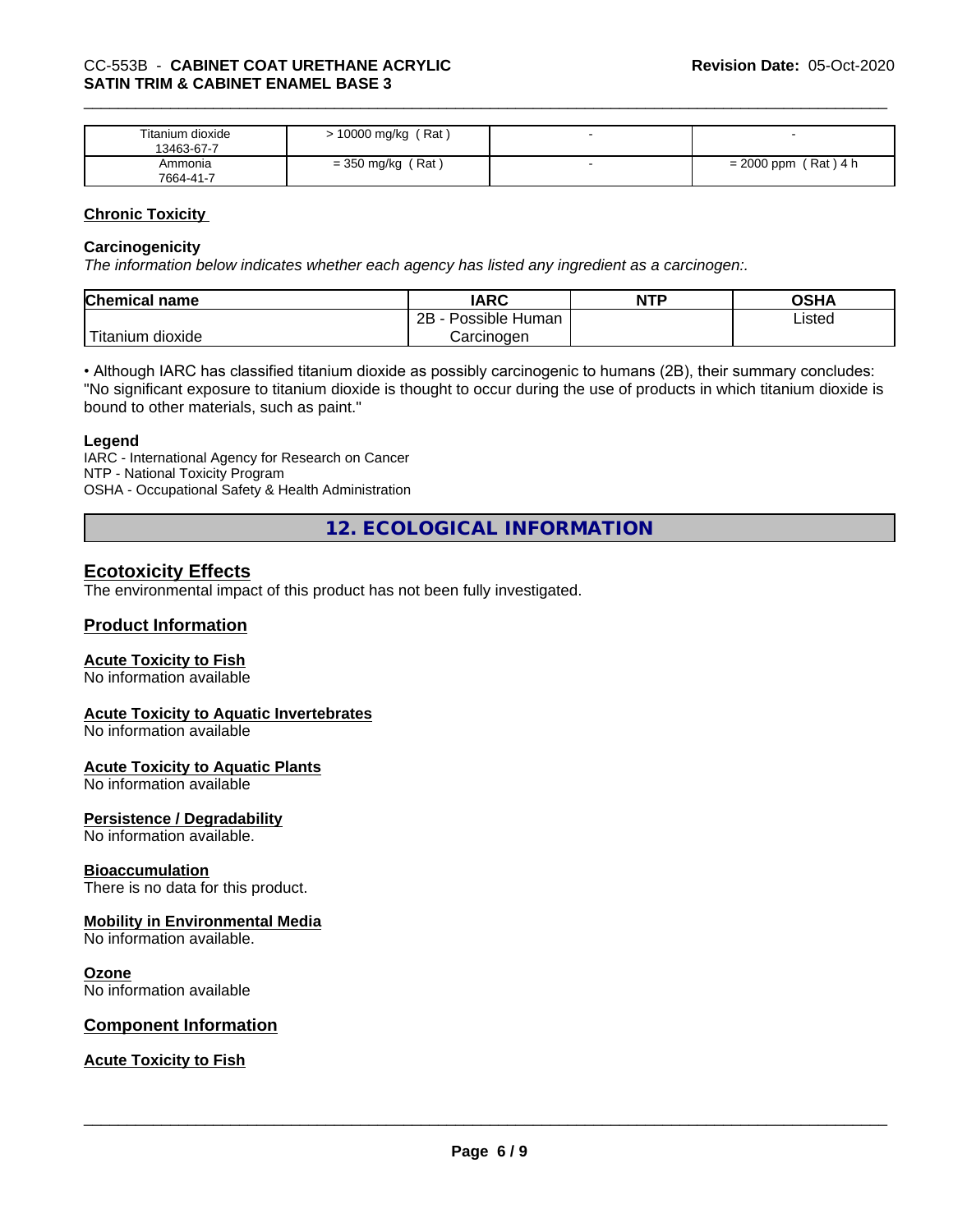#### Titanium dioxide

 $LC50:$  > 1000 mg/L (Fathead Minnow - 96 hr.)

#### **Acute Toxicity to Aquatic Invertebrates**

No information available

#### **Acute Toxicity to Aquatic Plants**

No information available

|                              | 13. DISPOSAL CONSIDERATIONS                                                                                                                                                                                               |
|------------------------------|---------------------------------------------------------------------------------------------------------------------------------------------------------------------------------------------------------------------------|
| <b>Waste Disposal Method</b> | Dispose of in accordance with federal, state, and local regulations. Local<br>requirements may vary, consult your sanitation department or state-designated<br>environmental protection agency for more disposal options. |
|                              | 14. TRANSPORT INFORMATION                                                                                                                                                                                                 |
| <b>DOT</b>                   | Not regulated                                                                                                                                                                                                             |
| <b>ICAO / IATA</b>           | Not regulated                                                                                                                                                                                                             |
| <b>IMDG/IMO</b>              | Not regulated                                                                                                                                                                                                             |
|                              | <b>15. REGULATORY INFORMATION</b>                                                                                                                                                                                         |

## **International Inventories**

| <b>TSCA: United States</b> | Yes - All components are listed or exempt. |
|----------------------------|--------------------------------------------|
| <b>DSL: Canada</b>         | No - Not all of the components are listed. |
|                            | One or more component is listed on NDSL.   |

## **Federal Regulations**

#### **SARA 311/312 hazardous categorization**

| Acute health hazard               | Nο |  |
|-----------------------------------|----|--|
| Chronic Health Hazard             | Nο |  |
| Fire hazard                       | Nο |  |
| Sudden release of pressure hazard | Nο |  |
| Reactive Hazard                   | Nο |  |

#### **SARA 313**

Section 313 of Title III of the Superfund Amendments and Reauthorization Act of 1986 (SARA). This product contains a chemical or chemicals which are subject to the reporting requirements of the Act and Title 40 of the Code of Federal Regulations, Part 372:

*None*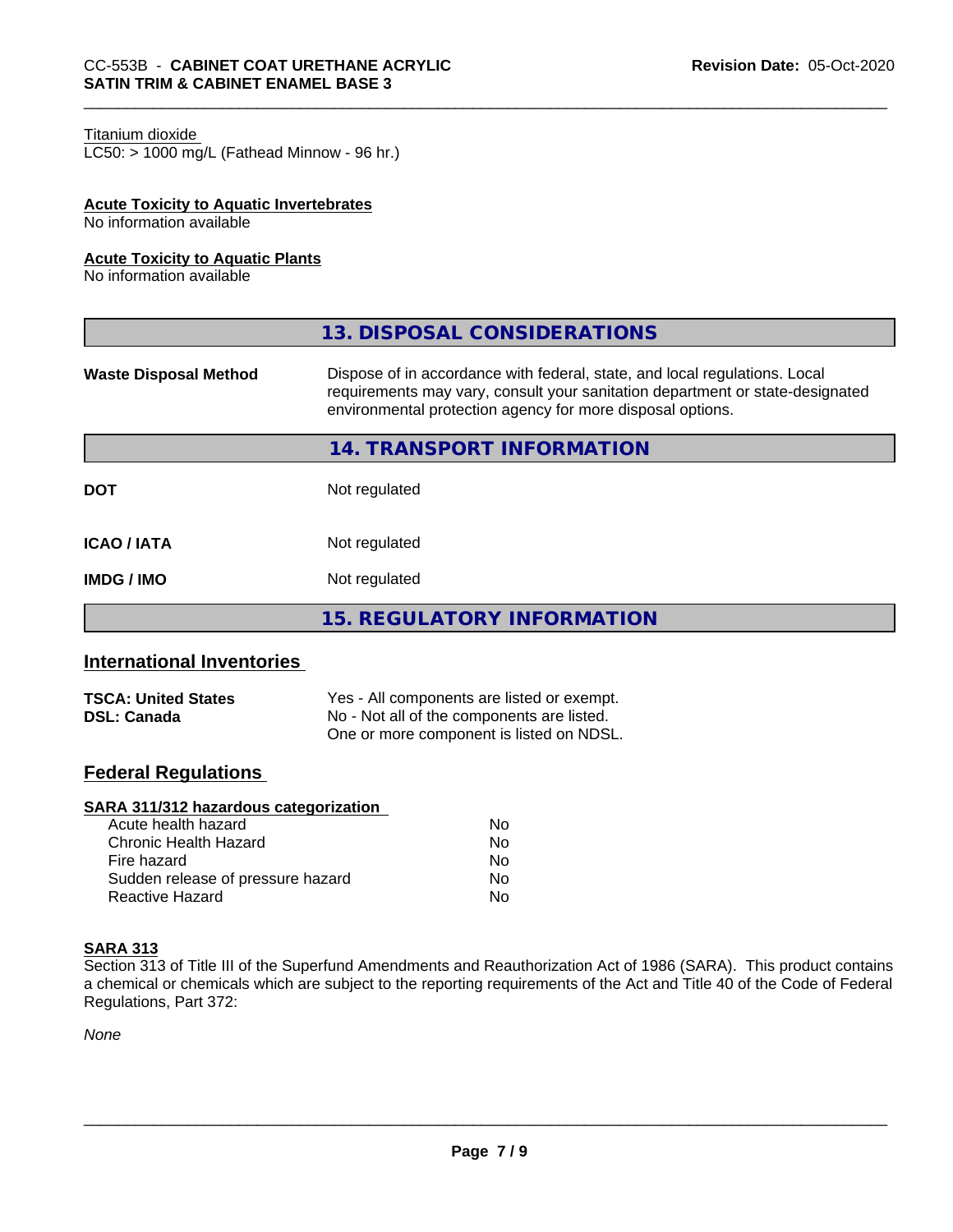#### **Clean Air Act,Section 112 Hazardous Air Pollutants (HAPs) (see 40 CFR 61)**

This product contains the following HAPs:

*None*

## **US State Regulations**

#### **California Proposition 65**

**AVIMARNING:** Cancer and Reproductive Harm– www.P65warnings.ca.gov

#### **State Right-to-Know**

| Chemical<br>name     | - -<br>ма<br>…ເປປປລະແວ | Jersev<br>Nev <sup>.</sup> | <b>Insvlvania</b> |
|----------------------|------------------------|----------------------------|-------------------|
| <br>Kaolir           |                        |                            |                   |
| dioxide<br>i itanıum |                        |                            |                   |

#### **Legend**

X - Listed

# **16. OTHER INFORMATION**

**HMIS** - **Health:** 1 **Flammability:** 0 **Reactivity:** 0 **PPE:** -

#### **HMIS Legend**

- 0 Minimal Hazard
- 1 Slight Hazard
- 2 Moderate Hazard
- 3 Serious Hazard
- 4 Severe Hazard
- **Chronic Hazard**
- X Consult your supervisor or S.O.P. for "Special" handling instructions.

*Note: The PPE rating has intentionally been left blank. Choose appropriate PPE that will protect employees from the hazards the material will present under the actual normal conditions of use.*

*Caution: HMISÒ ratings are based on a 0-4 rating scale, with 0 representing minimal hazards or risks, and 4 representing significant hazards or risks. Although HMISÒ ratings are not required on MSDSs under 29 CFR 1910.1200, the preparer, has chosen to provide them. HMISÒ ratings are to be used only in conjunction with a fully implemented HMISÒ program by workers who have received appropriate HMISÒ training. HMISÒ is a registered trade and service mark of the NPCA. HMISÒ materials may be purchased exclusively from J. J. Keller (800) 327-6868.*

 **WARNING!** If you scrape, sand, or remove old paint, you may release lead dust. LEAD IS TOXIC. EXPOSURE TO LEAD DUST CAN CAUSE SERIOUS ILLNESS, SUCH AS BRAIN DAMAGE, ESPECIALLY IN CHILDREN. PREGNANT WOMEN SHOULD ALSO AVOID EXPOSURE.Wear a NIOSH approved respirator to control lead exposure. Clean up carefully with a HEPA vacuum and a wet mop. Before you start, find out how to protect yourself and your family by contacting the National Lead Information Hotline at 1-800-424-LEAD or log on to www.epa.gov/lead.

**Prepared By** Product Stewardship Department Benjamin Moore & Co. 101 Paragon Drive